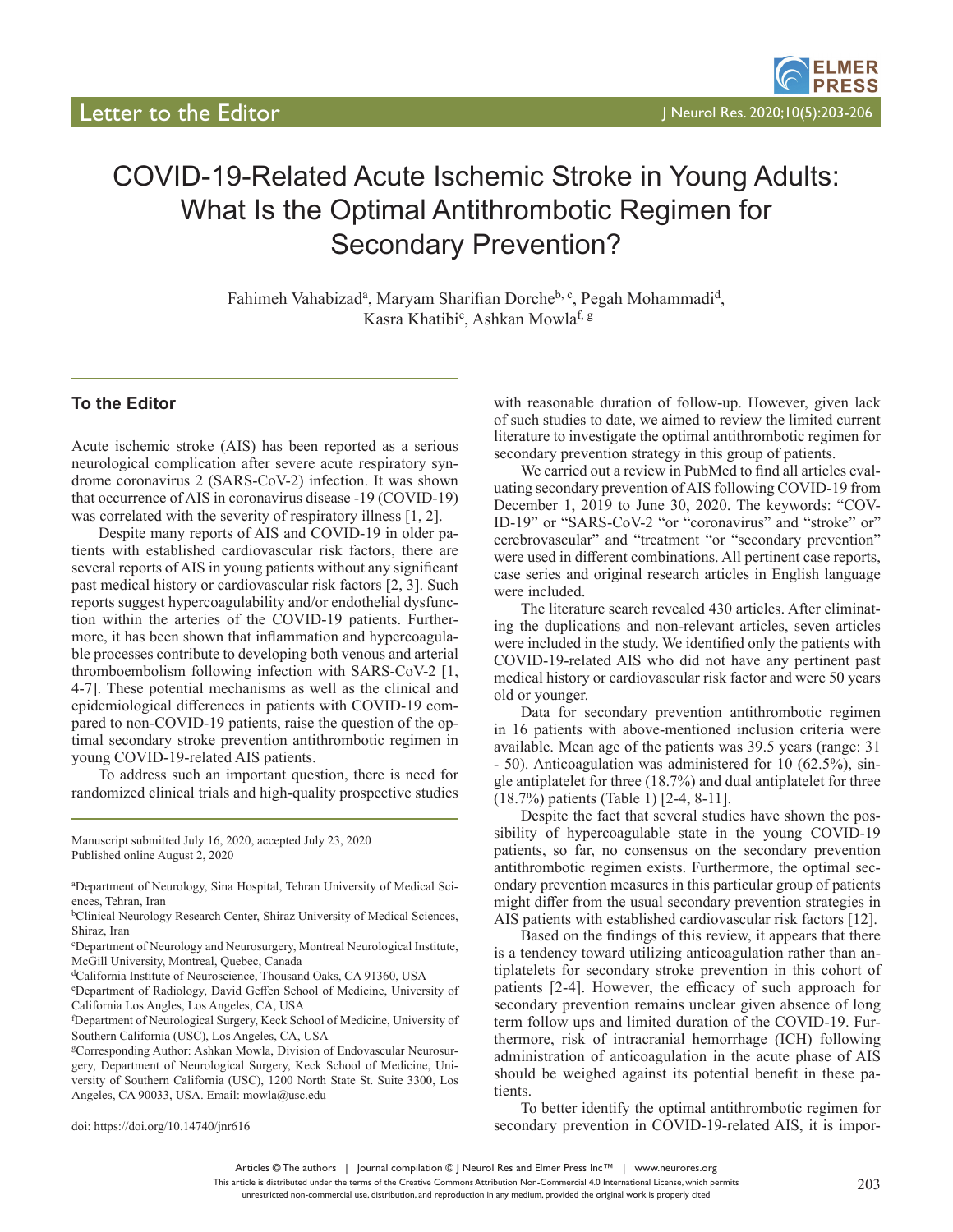|       | <b>Authors</b>                         | $\mathop{\rm Country}\nolimits$ | Type of article | Age (years)/sex             | Secondary prevention                                                |
|-------|----------------------------------------|---------------------------------|-----------------|-----------------------------|---------------------------------------------------------------------|
|       | Yaghi et al, 2020 [2]                  | USA                             | Case Series     | 40, 40, 50, 50, 50; sex: NR | Anticoagulant                                                       |
|       | Oxley et al, 2020 [3]                  | USA                             | Case series     | 33/F; 37/M                  | Apixaban 5 mg twice daily                                           |
|       | Fara et al, 2020 [4]                   | USA                             | Case series     | $33$ F                      | Aspirin plus clopidogrel then switched to apixaban 5 mg twice daily |
|       | Ashrafi et al, 2020 [8]                | Iran                            | Case series     | 33/F; 39/M; 40/M            | Aspirin plus clopidogrel                                            |
|       | Deliwala et al, 2020 [9]               | USA                             | Case report     | 31/F                        | Aspirin                                                             |
|       | Reddy et al, 2020 [10]                 | USA                             | Case series     | 47/M; 39/F                  | Antiplatelet                                                        |
|       | Franceschi et al, 2020 [11]            | <b>USA</b>                      | Case series     | 33/M; 37/F                  | Anticoagulant (one of them received argatroban)                     |
| Total |                                        |                                 |                 | 16 patients                 | Anticoagulant: 10; dual antiplatelet: 3; single antiplatelet: 3     |
|       | VI: male: F: female: NR: not reported. |                                 |                 |                             |                                                                     |

tant to better understand the underlying mechanisms of such strokes. The potential mechanisms playing a role in such pathology are reviewed below.

#### **Hyper-coagulable state**

There is a high incidence of thrombotic events reported in critically ill patients with COVID-19 which is thought to be out of proportion to the underlying systemic inflammatory state. A major underlying etiology of such hypercoagulable state has been shown to be secondary consumptive coagulopathy evident by marked elevation in D-dimer, lactate dehydrogenase (LDH) and drop in fibrinogen levels in severe COVID-19 patients [13]. This may contribute to COVID-19-related AIS.

#### **Inflammation**

SARS-CoV-2 has been shown to trigger a severe inflammatory response. Such an inflammatory state could lead to instability of the atherosclerotic plaque susceptible to rupture. Marked elevation of C-reactive protein (CRP), interleukin 6 (IL-6) and IL-7 are supportive evidence of pro-inflammation process in COVID-19 patients [14, 15]. This mechanism may not necessarily apply to the patients we enrolled in this study as they might not have any underling atherosclerotic plaque.

# **Cardiac involvement**

Cardiac involvement can be the other potential mechanism that might link the COVID-19 with AIS. Myocarditis, arrhythmias and hypotension as complications of COVID-19 can contribute to cerebral hypo-perfusion and subsequently AIS [16].

## **Angiotensin-converting enzyme (ACE)**

Several studies have documented that ACE2 has a significant role in renin angiotensin system (RAS) and consequently the balance of ACE1 and angiotensin II levels. SARS-CoV-2 virus binds to ACE2 which is in the lung, small intestinal and brain endothelial cells. Depletion of ACE2 by SARS-CoV-2 virus might cause an imbalance in the RAS which might result in endothelial dysfunction and subsequently AIS [17].

# **Direct invasion of virus**

The virus could potentially cause a vasculitis process by infiltration of inflammatory cells and local necrosis and even direct spread to the vessel wall [18].

Patients with COVID-19 who suffer AIS and have a known underlying mechanism for AIS (e.g., atrial fibrillation) would still warrant the evidence-based antithrombotic regimen based on the current American Heart Association/American Stroke

**Table 1. Characteristics of the Included Articles** 

**.** Characteristics of the Included Articles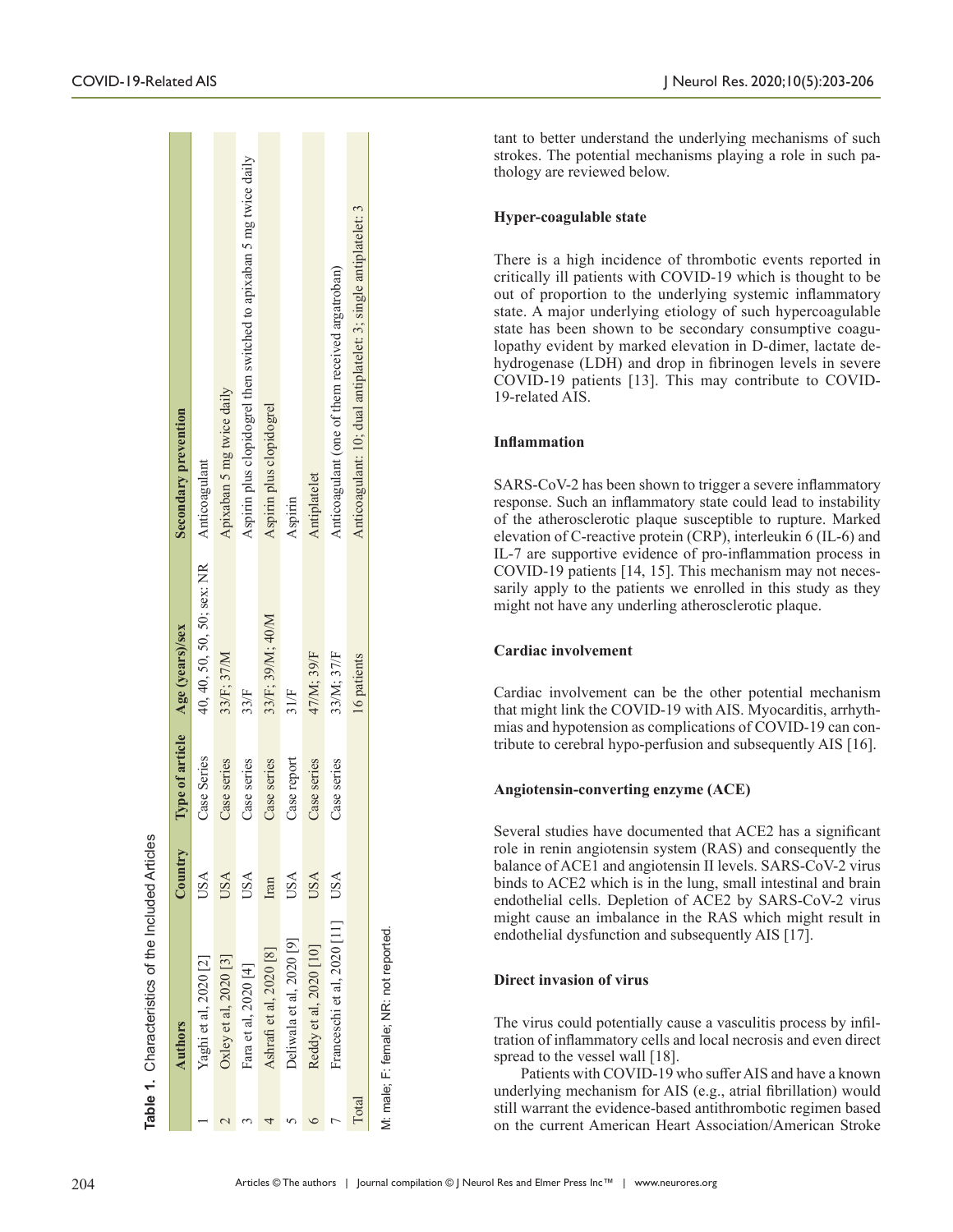Association (AHA/ASA) guidelines for secondary stroke prevention, but the challenge on what antithrombotic is optimal for secondary stroke prevention remains with those patients who do not have any cerebrovascular risk factors or well-known underlying mechanisms for AIS and their strokes thought to be associated with the COVID-19 procoagulant state. Furthermore, given COVID-19 has a monophasic course, it is still unclear how long the antithrombotic agent should continue for secondary prevention after AIS.

#### **Conclusions**

Based on the findings of this study, it seems that there is a tendency toward utilizing anticoagulants rather than antiplatelets for secondary stroke prevention in COVID-19-related AIS among health care providers. Till more robust data is available on this matter with longer follow ups, the decision regarding what antithrombotic agent is optimal should be individualized with taking into consideration the overall clinical and radiological features of the patient and also weighing the potential risks versus intended benefits of the antithrombotic agents. Ideal duration of the secondary prevention antithrombotic regimen also needs further investigation.

## **Acknowledgments**

None to declare.

## **Financial Disclosure**

None to declare.

# **Conflict of Interest**

The authors declare that they have no relevant conflict of interest to report.

## **Informed Consent**

Not applicable.

# **Author Contributions**

All authors have contributed to the theoretical formalism, designing the study, data collection, data analysis and writing the manuscript.

## **Data Availability**

The authors declare that data supporting the findings of this study are available within the article.

#### **References**

- 1. Mao L, Jin H, Wang M, Hu Y, Chen S, He Q, Chang J, et al. Neurologic manifestations of hospitalized patients with coronavirus disease 2019 in Wuhan, China. JAMA Neurol. 2020.
- 2. Yaghi S, Ishida K, Torres J, Mac Grory B, Raz E, Humbert K, Henninger N, et al. SARS-CoV-2 and stroke in a New York healthcare system. Stroke. 2020;51(7):2002- 2011.
- 3. Oxley TJ, Mocco J, Majidi S, Kellner CP, Shoirah H, Singh IP, De Leacy RA, et al. Large-vessel stroke as a presenting feature of COVID-19 in the young. N Engl J Med. 2020;382(20):e60.
- 4. Fara MG, Stein LK, Skliut M, Morgello S, Fifi JT, Dhamoon MS. Macrothrombosis and stroke in patients with mild Covid-19 infection. J Thromb Haemost. 2020.
- 5. Shakibajahromi B, Borhani-Haghighi A, Haseli S, Mowla A. Cerebral venous sinus thrombosis might be underdiagnosed in the COVID-19 era. Version 2. eNeurologicalSci. 2020;20:100256.
- 6. Mowla A, Doyle J, Lail NS, Rajabzadeh-Oghaz H, Deline C, Shirani P, Ching M, et al. Delays in door-to-needle time for acute ischemic stroke in the emergency department: A comprehensive stroke center experience. J Neurol Sci. 2017;376:102-105.
- 7. Nabavizadeh SA, Mowla A, Mamourian AC. Wallerian degeneration of the bilateral middle cerebellar peduncles. J Neurol Sci. 2015;349(1-2):256-7.
- 8. Ashrafi F, Zali A, Ommi D, Salari M, Fatemi A, Arab-Ahmadi M, Behnam B, et al. COVID-19-related strokes in adults below 55 years of age: a case series. Neurol Sci. 2020;41(8):1985-1989.
- 9. Deliwala S, Abdulhamid S, Abusalih MF, Al-Qasmi MM, Bachuwa G. Encephalopathy as the sentinel sign of a cortical stroke in a patient infected with coronavirus disease-19 (COVID-19). Cureus. 2020;12(5):e8121.
- 10. Reddy ST, Garg T, Shah C, Nascimento FA, Imran R, Kan P, Bowry R, et al. Cerebrovascular disease in patients with COVID-19: a review of the literature and case series. Case Rep Neurol. 2020;12(2):199-209.
- 11. Franceschi AM, Arora R, Wilson R, Giliberto L, Libman RB, Castillo M. Neurovascular complications in COV-ID-19 infection: Case Series. AJNR Am J Neuroradiol. 2020.
- 12. Powers WJ, Rabinstein AA, Ackerson T, Adeoye OM, Bambakidis NC, Becker K, Biller J, et al. Guidelines for the early management of patients with acute ischemic stroke: 2019 update to the 2018 guidelines for the early management of acute ischemic stroke: a guideline for healthcare professionals from the American Heart Association/American Stroke Association. Stroke. 2019;50(12):e344-e418.
- 13. Lodigiani C, Iapichino G, Carenzo L, Cecconi M, Ferrazzi P, Sebastian T, Kucher N, et al. Venous and arterial thromboembolic complications in COVID-19 patients admitted to an academic hospital in Milan, Italy. Thromb Res. 2020;191:9-14.